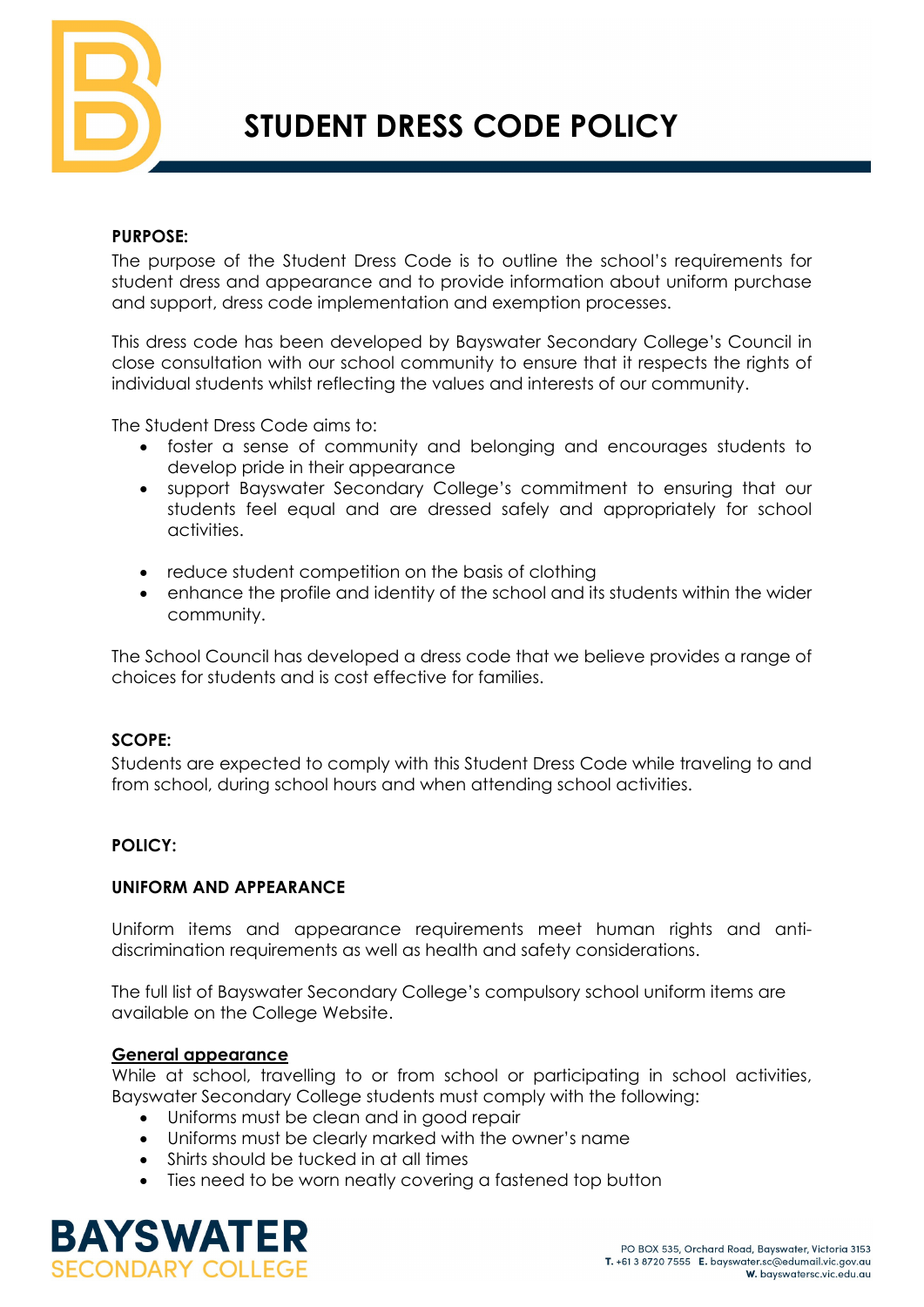• Additional layers of clothing may be worn underneath the uniform for added warmth, provided these undergarments are completely hidden.

### **Jewellery and cosmetics**

Students are not permitted to wear decorative jewellery to school. Stud earrings and sleepers worn in the ears, and watches, are the only acceptable jewellery.

Cosmetics may not be worn at school.

#### **Hair and sun safety**

Shoulder length or longer hair is to be tied back to help restrict the spread of nits and lice and for student safety.

As we are a secondary school, we expect students to take responsibility for being sun smart by wearing a school hat during outdoor activities or staying in the shade, if they are not wearing sunscreen.

Hats are not to be worn inside.

Students are encouraged to wear sunglasses during outdoor activities. Sunglasses should be close-fitting, wrap-around that meet the Australian Standards 1067 and cover as much of the eye area as possible.

#### **PURCHASE OF UNIFORMS**

Uniform items can be purchased from Beleza Clothing in Boronia.

#### **Support for families experiencing difficulty**

Please contact the Principal or relevant Sub-School or wellbeing teacher to discuss support that we may be able to provide to families experiencing difficulty meeting uniform costs, including information about eligibility for uniform support through State Schools' Relief. Further information about State Schools' Relief is also available on their website: [htps://www.ssr.net.au/](https://www.ssr.net.au/)

Bayswater Secondary College also has uniforms available to families to borrow on request.

#### **IMPLEMENTATION**

Bayswater Secondary College will ensure that this Student Dress Code is communicated to all families and students through our website, Compass and school newsletters. We will assist students who may be experiencing difficulties complying with this policy where possible.

Students wearing non-compliant uniform items may be asked to change into a compliant item of clothing provided by the school.

If a student is out of school uniform or otherwise breaches the Student Dress Code on a recurring basis, a note will be provided to the student and parents/carers by the Principal/Assistant Principal/Sub-School Year Level Co-Ordinator or Home Group teacher. If non-compliance with the dress code becomes a continued occurrence,

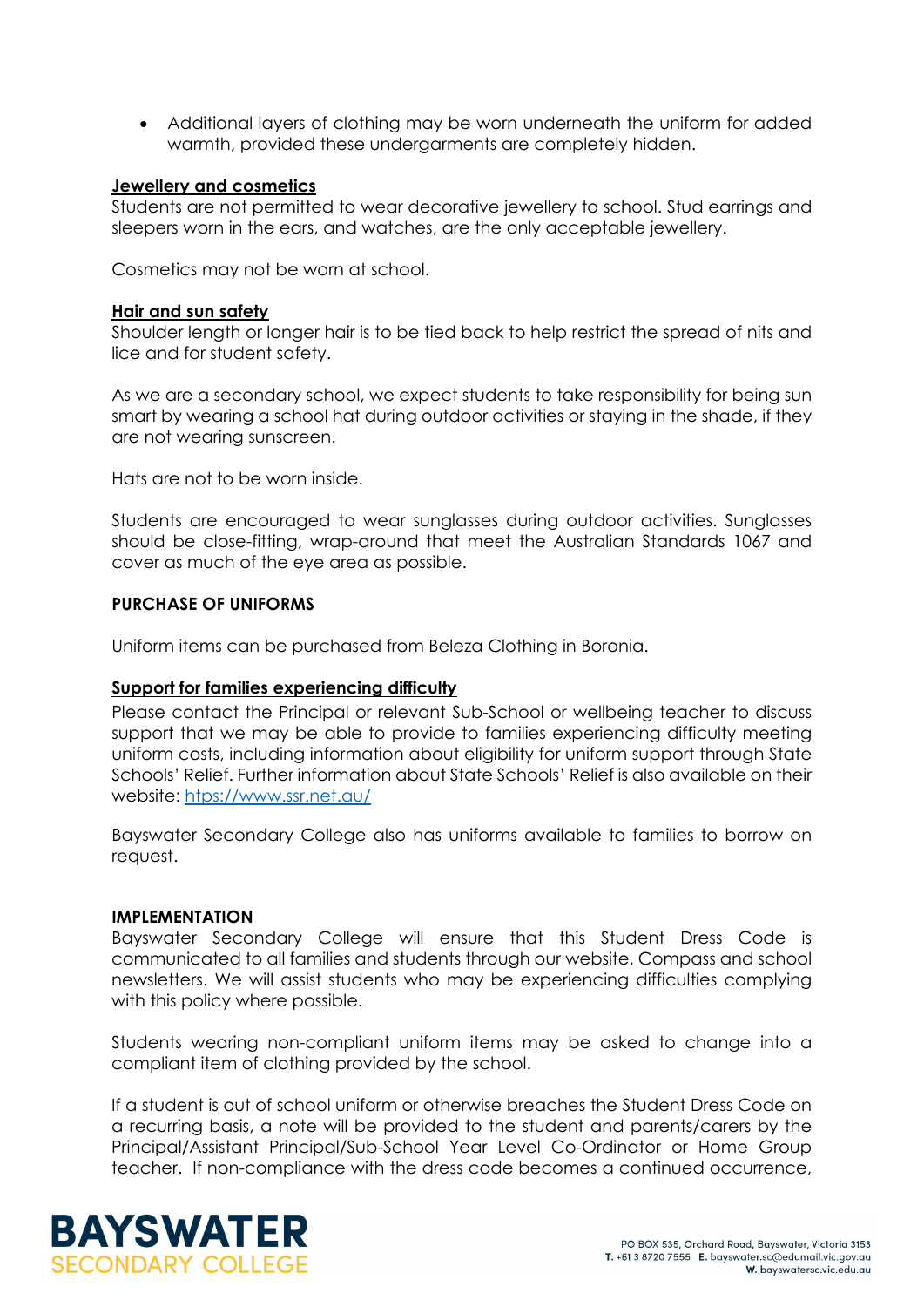the Principal will be informed and a phone call home may be required. In this event, the school will continue to work with the student and family to support compliance.

Measures taken by Bayswater Secondary College to address concerns about student non-compliance with the Student Dress Code will also be addressed in accordance with our Student Wellbeing and Engagement Policy.

# **EXEMPTIONS TO STUDENT DRESS CODE**

We recognise that there may be situations where the application of this dress code may affect students unequally.

Students and their parents/carers may apply either in writing or in person to the Principal for an exemption to this Student Dress Code if:

- an aspect of this code prevents the student from complying with a requirement of their religious, ethnic or cultural beliefs or background
- the student has a particular disability or health condition that requires a departure from the dress code
- the student or their parents/carers can demonstrate particular economic hardship that prevents them from complying with the dress code.

When the Principal receives a request for an exemption, they will:

- consider the grounds for the exemption request
- explain the process to the student and/or their parents/carers
- encourage the student and/or their parents/carers to support their application with evidence.

The Principal or delegate will then try to negotiate a resolution that is acceptable to all parties. If an exemption is not allowed, then written reasons will be provided to the student and/or their parents/carers.

# **CONCERNS ABOUT THE STUDENT DRESS CODE**

We welcome feedback from the school community in relation to this Student Dress Code. If you have a concern or complaint about the Student Dress Code, further information about raising a concern or complaint is available in our school's *Complaints Policy*, available on the website or in hard copy from the general office

#### **FURTHER INFORMATION AND RESOURCES:**

Department of Education and Training [Student Dress Code](https://www.education.vic.gov.au/school/principals/spag/management/pages/dresscode.aspx) Department of Education and Training [Student Engagement policies and guidelines.](https://www.education.vic.gov.au/school/teachers/behaviour/engagement/Pages/default.aspx)

[www.education.vic.gov.au/school/principals/spag/Management/Pages/dresscode](http://www.education.vic.gov.au/school/principals/spag/Management/Pages/dresscode.aspx) [.aspx](http://www.education.vic.gov.au/school/principals/spag/Management/Pages/dresscode.aspx)

Please refer also to the school's:

• SunSmart Policy